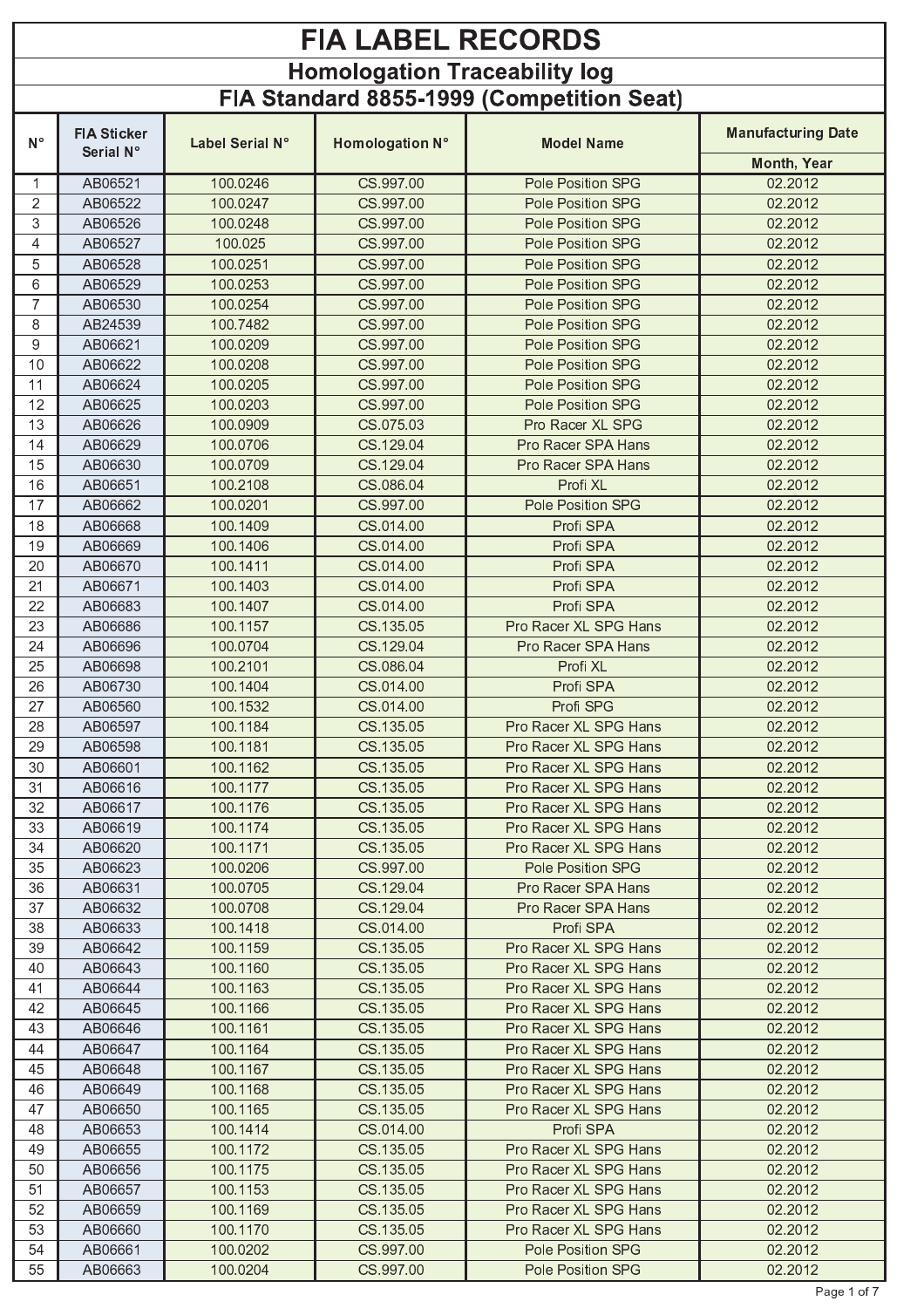| $N^{\circ}$ | <b>FIA Sticker</b><br>Serial N° | Label Serial N°      | Homologation N°        | <b>Model Name</b>               | <b>Manufacturing Date</b> |
|-------------|---------------------------------|----------------------|------------------------|---------------------------------|---------------------------|
|             |                                 |                      |                        |                                 | Month, Year               |
| 56          | AB06664                         | 100.0207             | CS.997.00              | Pole Position SPG               | 02.2012                   |
| 57          | AB06665                         | 100.1416             | CS.014.00              | Profi SPA                       | 02.2012                   |
| 58          | AB06666                         | 100.1413             | CS.014.00              | Profi SPA                       | 02.2012                   |
| 59          | AB06672                         | 100.0805             | CS.170.06              | Pro Racer XL SPA Hans           | 02.2012                   |
| 60          | AB06673                         | 100.0802             | CS.170.06              | Pro Racer XL SPA Hans           | 02.2012                   |
| 61          | AB06674                         | 100.0808             | CS.170.06              | Pro Racer XL SPA Hans           | 02.2012                   |
| 62          | AB06675                         | 100.0803             | CS.170.06              | Pro Racer XL SPA Hans           | 02.2012                   |
| 63          | AB06676                         | 100.1502             | CS.014.00              | Profi SPG                       | 02.2012                   |
| 64          | AB06681                         | 100.1408             | CS.014.00              | Profi SPA                       | 02.2012                   |
| 65          | AB06682                         | 100.1405             | CS.014.00              | Profi SPA                       | 02.2012                   |
| 66          | AB06684                         | 100.1402             | CS.014.00              | Profi SPA                       | 02.2012                   |
| 67          | AB06685                         | 100.1158             | CS.135.05              | Pro Racer XL SPG Hans           | 02.2012                   |
| 68          | AB06687                         | 100.1155             | CS.135.05              | Pro Racer XL SPG Hans           | 02.2012                   |
| 69          | AB06688                         | 100.1152             | CS.135.05              | Pro Racer XL SPG Hans           | 02.2012                   |
| 70          | AB06689                         | 100.1154             | CS.135.05              | Pro Racer XL SPG Hans           | 02.2012                   |
| 71          | AB06690                         | 100.1151             | CS.135.05              | Pro Racer XL SPG Hans           | 02.2012                   |
| 72          | AB06691<br>AB06692              | 100.0807             | CS.170.06              | Pro Racer XL SPA Hans           | 02.2012                   |
| 73          |                                 | 100.0804             | CS.170.06              | Pro Racer XL SPA Hans           | 02.2012                   |
| 74<br>75    | AB06693<br>AB06695              | 100.0801<br>100.0707 | CS.170.06              | Pro Racer XL SPA Hans           | 02.2012                   |
| 76          |                                 |                      | CS.129.04              | Pro Racer SPA Hans              | 02.2012                   |
| 77          | AB06697<br>AB06559              | 100.0701<br>100.1535 | CS.129.04<br>CS.011.00 | Pro Racer SPA Hans<br>Profi SPG | 02.2012                   |
| 78          | AB06567                         | 100.0727             | CS.129.04              | Pro Racer SPA Hans              | 02.2012<br>02.2012        |
| 79          | AB06569                         | 100.0901             | CS.075.03              | Pro Racer XL SPG                | 02.2012                   |
| 80          | AB06572                         | 100.0918             | CS.075.03              | Pro Racer XL SPG                | 02.2012                   |
| 81          | AB06573                         | 100.0915             | CS.075.03              | Pro Racer XL SPG                | 02.2012                   |
| 82          | AB06574                         | 100.0912             | CS.075.03              | Pro Racer XL SPG                | 02.2012                   |
| 83          | AB06575                         | 100.1512             | CS.011.00              | Profi SPG                       | 02.2012                   |
| 84          | AB06579                         | 100.0916             | CS.075.03              | Pro Racer XL SPG                | 02.2012                   |
| 85          | AB06581                         | 100.1731             | CS.011.00              | Profi SPG                       | 02.2012                   |
| 86          | AB06582                         | 100.1734             | CS.011.00              | Profi SPG                       | 02.2012                   |
| 87          | AB06583                         | 100.1519             | CS.011.00              | Profi SPG                       | 02.2012                   |
| 88          | AB06584                         | 100.1522             | CS.011.00              | Profi SPG                       | 02.2012                   |
| 89          | AB06585                         | 100.1525             | CS.011.00              | Profi SPG                       | 02.2012                   |
| 90          | AB06586                         | 100.1520             | CS.011.00              | Profi SPG                       | 02.2012                   |
| 91          | AB06587                         | 100,1523             | CS.011.00              | Profi SPG                       | 02.2012                   |
| 92          | AB06588                         | 100.1526             | CS.011.00              | Profi SPG                       | 02.2012                   |
| 93          | AB06589                         | 100.1521             | CS.011.00              | Profi SPG                       | 02.2012                   |
| 94          | AB06594                         | 100.1412             | CS.014.00              | Profi SPA                       | 02.2012                   |
| 95          | AB06611                         | 100.1506             | CS.011.00              | Profi SPG                       | 02.2012                   |
| 96          | AB06634                         | 100.1415             | CS.014.00              | Profi SPA                       | 02.2012                   |
| 97          | AB06636                         | 100.0806             | CS.170.06              | Pro Racer XL SPA Hans           | 02.2012                   |
| 98          | AB06637                         | 100.1508             | CS.011.00              | Profi SPG                       | 02.2012                   |
| 99          | AB06638                         | 100.1505             | CS.011.00              | Profi SPG                       | 02.2012                   |
| 100         | AB06654                         | 100.1417             | CS.014.00              | Profi SPA                       | 02.2012                   |
| 101         | AB06667                         | 100.1410             | CS.014.00              | Profi SPA                       | 02.2012                   |
| 102         | AB06699                         | 100.1401             | CS.014.00              | Profi SPA                       | 02.2012                   |
| 103         | AB06555                         | 100.1529             | CS.011.00              | Profi SPG                       | 02.2012                   |
| 104         | AB06556                         | 100.1530             | CS.011.00              | Profi SPG                       | 02.2012                   |
| 105         | AB06557                         | 100.1533             | CS.011.00              | Profi SPG                       | 02.2012                   |
| 106         | AB06561                         | 100.1527             | CS.011.00              | Profi SPG                       | 02.2012                   |
| 107         | AB06563                         | 100.0903             | CS.075.03              | Pro Racer XL SPG                | 02.2012                   |
| 108         | AB06570                         | 100.0902             | CS.075.03              | Pro Racer XL SPG                | 02.2012                   |
| 109         | AB06580                         | 100.0913             | CS.075.03              | Pro Racer XL SPG                | 02.2012                   |
| 110         | AB06593                         | 100.1436             | CS.014.00              | Profi SPA                       | 02.2012                   |
| 111         | AB06595                         | 100.2109             | CS.086.04              | Profi XL                        | 02.2012                   |
| 112         | AB06599                         | 100.1517             | CS.011.00              | Profi SPG                       | 02.2012                   |
| 113         | AB06628                         | 100.2105             | CS.086.04              | Profi XL                        | 02.2012<br>02.2012        |
| 114         | AB06639                         | 100.2102             | CS.086.04              | Profi XL                        |                           |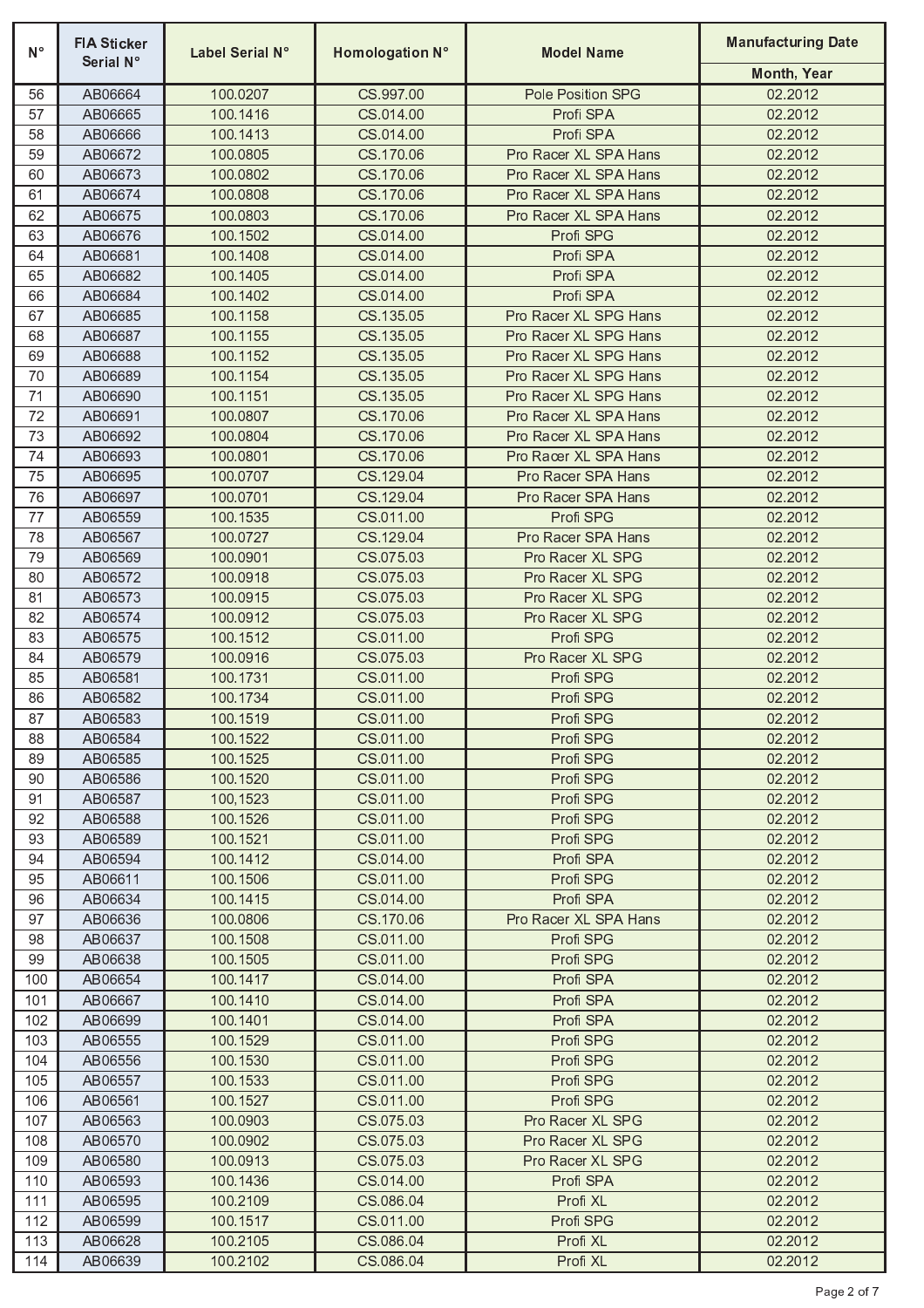| $N^{\circ}$ | <b>FIA Sticker</b><br>Serial N° | Label Serial N°      | Homologation N°        | <b>Model Name</b>                      | <b>Manufacturing Date</b> |
|-------------|---------------------------------|----------------------|------------------------|----------------------------------------|---------------------------|
|             |                                 |                      |                        |                                        | Month, Year               |
| 115         | AB06640                         | 100.2104             | CS.086.04              | Profi XL                               | 02.2012                   |
| 116         | AB06641                         | 100.1156             | CS.135.05              | Pro Racer XL SPG Hans                  | 02.2012                   |
| 117         | AB08018                         | 100.3390             | CS.977.00              | Pole Position SPG                      | 02.2012                   |
| 118         | AB08023                         | 100.3383             | CS.977.00              | Pole Position SPG                      | 02.2012                   |
| 119         | AB08072                         | 100.0279             | CS.977.00              | Pole Position SPG                      | 02.2012                   |
| 120         | AB08074                         | 100.0278             | CS.977.00              | Pole Position SPG                      | 02.2012                   |
| 121         | AB08075                         | 100.0277             | CS.977.00              | Pole Position SPG                      | 02.2012                   |
| 122         | AB08076                         | 100.0266             | CS.977.00              | Pole Position SPG                      | 02.2012                   |
| 123         | AB08077                         | 1000284              | CS.977.00              | Pole Position SPG                      | 02.2012                   |
| 124         | AB08078                         | 100.0274             | CS.977.00              | Pole Position SPG                      | 02.2012                   |
| 125         | AB08079                         | 100.0273             | CS.977.00              | Pole Position SPG                      | 02.2012                   |
| 126         | AB08080                         | 100.0275             | CS.977.00              | Pole Position SPG                      | 02.2012                   |
| 127         | AB08081                         | 100.0289             | CS.977.00              | Pole Position SPG                      | 02.2012                   |
| 128         | AB08082                         | 100.0296             | CS.977.00              | Pole Position SPG                      | 02.2012                   |
| 129         | AB08083                         | 100.0293             | CS.977.00              | Pole Position SPG                      | 02.2012                   |
| 130         | AB08084                         | 100.0270             | CS.977.00              | Pole Position SPG                      | 02.2012                   |
| 131         | AB08085                         | 100.0282             | CS.977.00              | Pole Position SPG                      | 02.2012                   |
| 132         | AB08086                         | 100.0288             | CS.977.00              | Pole Position SPG                      | 02.2012                   |
| 133         | AB08088                         | 100.0283             | CS.977.00              | Pole Position SPG                      | 02.2012                   |
| 134         | AB08089                         | 100.0285             | CS.977.00              | Pole Position SPG                      | 02.2012                   |
| 135         | AB08099                         | 100.0290             | CS.977.00              | Pole Position SPG                      | 02.2012                   |
| 136         | AB08100                         | 100.0287             | CS.977.00              | Pole Position SPG                      | 02.2012                   |
| 137<br>138  | AB08101<br>AB08102              | 100.0306<br>100.0262 | CS.977.00<br>CS.977.00 | Pole Position SPG<br>Pole Position SPG | 02.2012<br>02.2012        |
| 139         |                                 | 100.046              | CS.997.00              |                                        | 03.2012                   |
| 140         | AB06511<br>AB06512              | 100.0444             | CS.997.00              | Pole Position SPG<br>Pole Position SPG | 03.2012                   |
| 141         | AB06513                         | 100.0455             | CS.997.00              | Pole Position SPG                      | 03.2012                   |
| 142         | AB06514                         | 100.0461             | CS.997.00              | Pole Position SPG                      | 03.2012                   |
| 143         | AB06515                         | 100.0454             | CS.997.00              | Pole Position SPG                      | 03.2012                   |
| 144         | AB06516                         | 100.045              | CS.997.00              | Pole Position SPG                      | 03.2012                   |
| 145         | AB06517                         | 100.0458             | CS.997.00              | Pole Position SPG                      | 03.2012                   |
| 146         | AB06518                         | 100.0436             | CS.997.00              | Pole Position SPG                      | 03.2012                   |
| 147         | AB06519                         | 100.0217             | CS.997.00              | Pole Position SPG                      | 03.2012                   |
| 148         | AB06520                         | 100.0218             | CS.997.00              | Pole Position SPG                      | 03.2012                   |
| 149         | AB06523                         | 100.0237             | CS.997.00              | Pole Position SPG                      | 03.2012                   |
| 150         | AB06524                         | 100.0238             | CS.997.00              | Pole Position SPG                      | 03.2012                   |
| 151         | AB06525                         | 100.0239             | CS.997.00              | Pole Position SPG                      | 03.2012                   |
| 152         | AB06531                         | 100.044              | CS.997.00              | Pole Position SPG                      | 03.2012                   |
| 153         | AB06532                         | 100.0435             | CS.997.00              | Pole Position SPG                      | 03.2012                   |
| 154         | AB06533                         | 100.0438             | CS.997.00              | Pole Position SPG                      | 03.2012                   |
| 155         | AB06534                         | 100.0309             | CS.997.00              | Pole Position SPG                      | 03.2012                   |
| 156         | AB06535                         | 100.0441             | CS.997.00              | Pole Position SPG                      | 03.2012                   |
| 157         | AB06536                         | 100.0447             | CS.997.00              | Pole Position SPG                      | 03.2012                   |
| 158         | AB06537                         | 100.0439             | CS.997.00              | <b>Pole Position SPG</b>               | 03.2012                   |
| 159         | AB06538                         | 100.0437             | CS.997.00              | <b>Pole Position SPG</b>               | 03.2012                   |
| 160         | AB06539                         | 100.0457             | CS.997.00              | <b>Pole Position SPG</b>               | 03.2012                   |
| 161         | AB06540                         | 100.0442             | CS.997.00              | <b>Pole Position SPG</b>               | 03.2012                   |
| 162         | AB06541                         | 100.0244             | CS.997.00              | Pole Position SPG                      | 03.2012                   |
| 163         | AB06542                         | 100.0245             | CS.997.00              | Pole Position SPG                      | 03.2012                   |
| 164         | AB06543                         | 100.3355             | CS.997.00              | Pole Position SPG                      | 03.2012                   |
| 165         | AB06544                         | 100.3356             | CS.997.00              | Pole Position SPG                      | 03.2012                   |
| 166         | AB06545                         | 100.3357             | CS.997.00              | <b>Pole Position SPG</b>               | 03.2012                   |
| 167         | AB06546                         | 100.3358             | CS.997.00              | Pole Position SPG                      | 03.2012                   |
| 168         | AB06547                         | 100.3359             | CS.997.00              | Pole Position SPG                      | 03.2012                   |
| 169         | AB06548                         | 100.336              | CS.997.00              | Pole Position SPG                      | 03.2012                   |
| 170         | AB06549                         | 100.3361             | CS.997.00              | Pole Position SPG                      | 03.2012                   |
| 171         | AB06550                         | 100.3362             | CS.997.00              | <b>Pole Position SPG</b>               | 03.2012                   |
| 172         | AB06855                         | 100.0252             | CS.997.00              | Pole Position SPG                      | 03.2012                   |
| 173         | AB07511                         | 100.0249             | CS.997.00              | Pole Position SPG                      | 03.2012                   |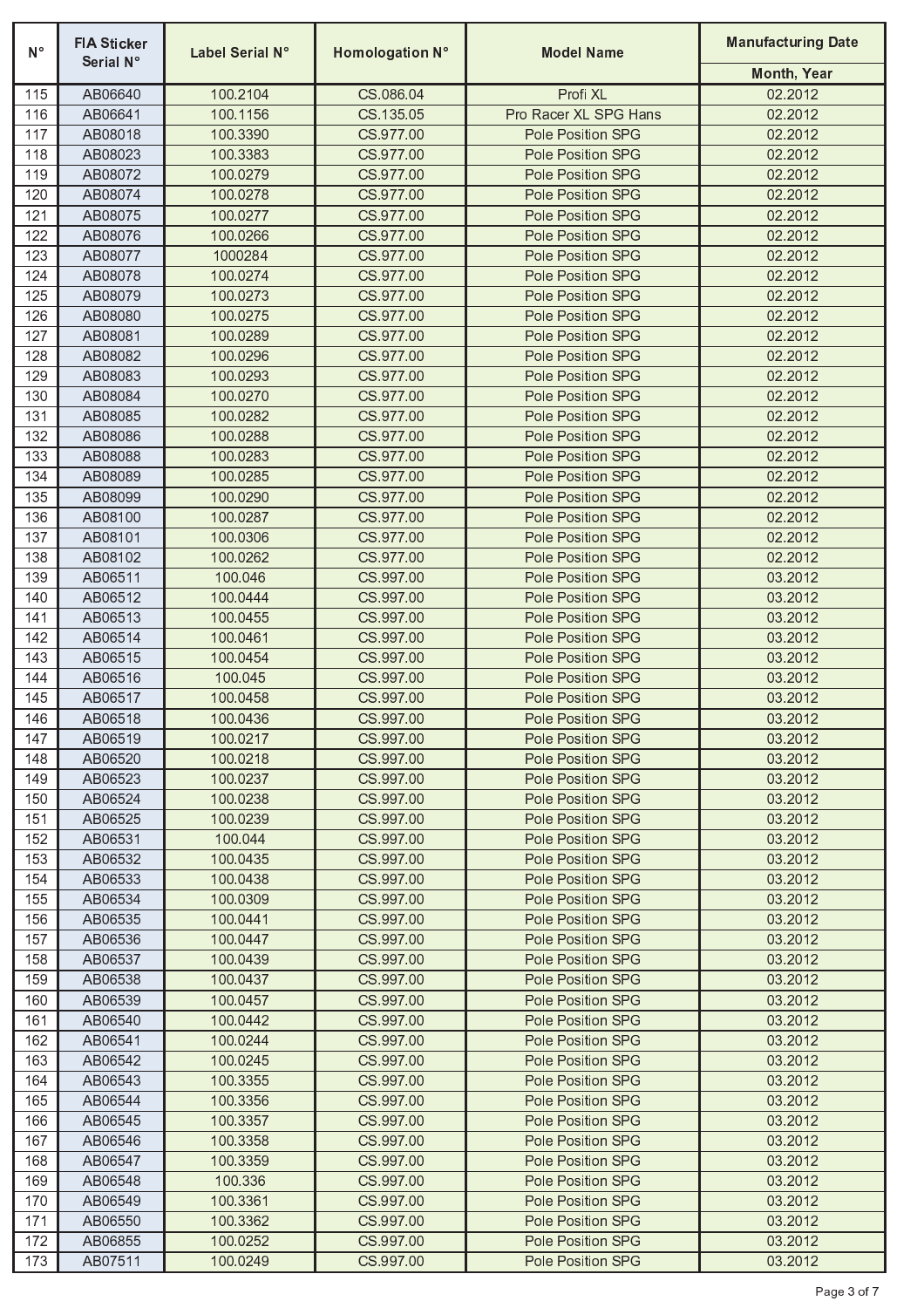| $N^{\circ}$ | <b>FIA Sticker</b><br>Serial N° | Label Serial N°      | Homologation N°        | <b>Model Name</b>                      | <b>Manufacturing Date</b> |
|-------------|---------------------------------|----------------------|------------------------|----------------------------------------|---------------------------|
|             |                                 |                      |                        |                                        | Month, Year               |
| 174         | AB07512                         | 100.0219             | CS.997.00              | Pole Position SPG                      | 03.2012                   |
| 175         | AB07521                         | 100.024              | CS.997.00              | Pole Position SPG                      | 03.2012                   |
| 176         | AB07522                         | 100.0311             | CS.997.00              | Pole Position SPG                      | 03.2012                   |
| 177         | AB07523                         | 100.0241             | CS.997.00              | Pole Position SPG                      | 03.2012                   |
| 178         | AB07524                         | 100.0242             | CS.997.00              | Pole Position SPG                      | 03.2012                   |
| 179         | AB07525                         | 100.0443             | CS.997.00              | Pole Position SPG<br>Pole Position SPG | 03.2012<br>03.2012        |
| 180         | AB07526<br>AB07527              | 100.031<br>100.0243  | CS.997.00<br>CS 997.00 | Pole Position SPG                      | 03.2012                   |
| 181<br>182  | AB07534                         | 100.0234             | CS.997.00              | Pole Position SPG                      | 03.2012                   |
| 183         | AB07535                         | 100.0228             | CS.997.00              | Pole Position SPG                      | 03.2012                   |
| 184         | AB06558                         | 100.1536             | CS.011.00              | Profi SPG                              | 03.2012                   |
| 185         | AB06600                         | 100.1515             | CS.011.00              | Profi SPG                              | 03.2012                   |
| 186         | AB06606                         | 100.1514             | CS.011.00              | Profi SPG                              | 03.2012                   |
| 187         | AB06694                         | 100.0703             | CS.129.04              | Pro Racer SPA Hans                     | 03.2012                   |
| 188         | AB07513                         | 100.022              | CS.997.00              | Pole Position SPG                      | 03.2012                   |
| 189         | AB07536                         | 100.0229             | CS.997.00              | Pole Position SPG                      | 03.2012                   |
| 190         | AB07639                         | 100.0083             | CS.997.00              | Pole Position SPG                      | 03.2012                   |
| 191         | AB07640                         | 100.0086             | CS.997.00              | Pole Position SPG                      | 03.2012                   |
| 192         | AB07652                         | 100.2244             | CS.086.04              | Profi XL                               | 03.2012                   |
| 193         | AB07653                         | 100.2241             | CS.086.04              | Profi XL                               | 03.2012                   |
| 194         | AB07655                         | 100.2237             | CS.086.04              | Profi XL                               | 03.2012                   |
| 195         | AB07656                         | 100.2238             | CS.086.04              | Profi XL                               | 03.2012                   |
| 196         | AB07658                         | 100.2240             | CS.086.04              | Profi XL                               | 03.2012                   |
| 197         | AB07662                         | 100.2106             | CS.086.04              | Profi XL                               | 03.2012                   |
| 198         | AB08001                         | 100.4824             | CS.011.00              | Apex                                   | 03.2012                   |
| 199         | AB08012                         | 100.3396             | CS.997.00              | Pole Position SPG                      | 03.2012                   |
| 200         | AB08013                         | 100.3395             | CS.997.00              | Pole Position SPG                      | 03.2012                   |
| 201         | AB08014                         | 100.3394             | CS.997.00              | Pole Position SPG                      | 03.2012                   |
| 202         | AB08015                         | 100.3393             | CS.997.00              | Pole Position SPG                      | 03.2012                   |
| 203         | AB08016                         | 100.3392             | CS.997.00              | Pole Position SPG                      | 03.2012                   |
| 204         | AB08017                         | 100.3391             | CS.997.00              | Pole Position SPG                      | 03.2012                   |
| 205         | AB08019                         | 100.3389             | CS.997.00              | Pole Position SPG                      | 03.2012                   |
| 206         | AB08020                         | 100.3387             | CS.997.00              | Pole Position SPG                      | 03.2012                   |
| 207         | AB08021                         | 100.3386             | CS.997.00              | Pole Position SPG                      | 03.2012                   |
| 208         | AB08022                         | 100.3384             | CS 997.00              | Pole Position SPG                      | 03.2012                   |
| 209         | AB08024                         | 100.3388             | CS.997.00              | Pole Position SPG                      | 03.2012                   |
| 210         | AB08025                         | 100.3385             | CS.997.00              | Pole Position SPG                      | 03.2012                   |
| 211         | AB08026                         | 100.3382             | CS.997.00              | Pole Position SPG                      | 03.2012                   |
| 212         | AB08027                         | 100.3381             | CS 997.00              | Pole Position SPG                      | 03.2012                   |
| 213         | AB08030                         | 100.3378             | CS.997.00              | Pole Position SPG                      | 03.2012                   |
| 214         | AB08031                         | 100.3377             | CS 997.00              | Pole Position SPG                      | 03.2012                   |
| 215         | AB08033                         | 100.3375             | CS.997.00              | Pole Position SPG                      | 03.2012                   |
| 216<br>217  | AB08034                         | 100.3374             | CS.997.00<br>CS.997.00 | Pole Position SPG                      | 03.2012<br>03.2012        |
|             | AB08035                         | 100.3373             | CS.997.00              | Pole Position SPG                      | 03.2012                   |
| 218<br>219  | AB08036<br>AB08038              | 100.0298<br>100.0295 | CS.997.00              | Pole Position SPG<br>Pole Position SPG | 03.2012                   |
| 220         | AB08040                         | 100.0299             | CS.997.00              | Pole Position SPG                      | 03.2012                   |
| 221         | AB08041                         | 100.0297             | CS.997.00              | Pole Position SPG                      | 03.2012                   |
| 222         | AB08043                         | 100.0291             | CS.997.00              | Pole Position SPG                      | 03.2012                   |
| 223         | AB08044                         | 100.0261             | CS 997.00              | Pole Position SPG                      | 03.2012                   |
| 224         | AB08045                         | 100.0258             | CS.997.00              | Pole Position SPG                      | 03.2012                   |
| 225         | AB08046                         | 100.0259             | CS.997.00              | Pole Position SPG                      | 03.2012                   |
| 226         | AB08047                         | 100.0256             | CS 997.00              | Pole Position SPG                      | 03.2012                   |
| 227         | AB08048                         | 100.0255             | CS.997.00              | Pole Position SPG                      | 03.2012                   |
| 228         | AB08049                         | 100.0272             | CS.997.00              | Pole Position SPG                      | 03.2012                   |
| 229         | AB08050                         | 100.0265             | CS.997.00              | Pole Position SPG                      | 03.2012                   |
| 230         | AB08051                         | 100.0264             | CS.997.00              | Pole Position SPG                      | 03.2012                   |
| 231         | AB08052                         | 100.0268             | CS.997.00              | Pole Position SPG                      | 03.2012                   |
| 232         | AB08053                         | 100.0027             | CS.997.00              | Pole Position SPG                      | 03.2012                   |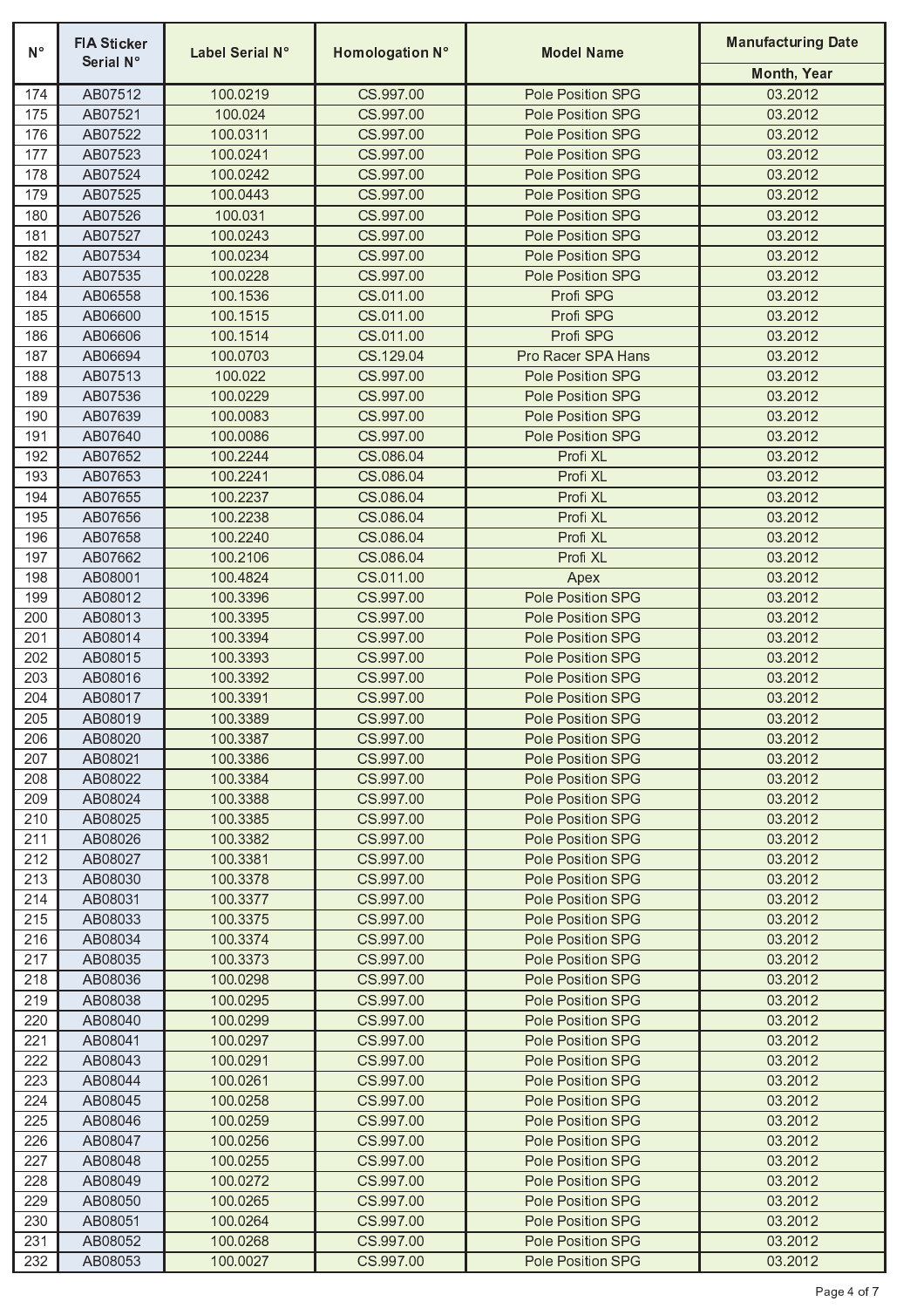| $N^{\circ}$ | <b>FIA Sticker</b><br>Serial N° | Label Serial N°      | Homologation N°        | <b>Model Name</b>             | <b>Manufacturing Date</b> |
|-------------|---------------------------------|----------------------|------------------------|-------------------------------|---------------------------|
|             |                                 |                      |                        |                               | Month, Year               |
| 233         | AB08055                         | 100.0084             | CS.997.00              | Pole Position SPG             | 03.2012                   |
| 234         | AB08057                         | 100.0917             | CS.075.03              | Pro Racer XL SPG              | 03.2012                   |
| 235         | AB08058                         | 100.0269             | CS.997.00              | Pole Position SPG             | 03.2012                   |
| 236         | AB08058                         | 100.0271             | CS.997.00              | Pole Position SPG             | 03.2012                   |
| 237         | AB08060                         | 100.0267             | CS.997.00              | Pole Position SPG             | 03.2012                   |
| 238         | AB08061                         | 100.1725             | CS.011.00              | Profi SPG                     | 03.2012                   |
| 239         | AB08062                         | 100.1722             | CS.011.00              | Profi SPG                     | 03.2012                   |
| 240         | AB08063                         | 100.1730             | CS.011.00              | Profi SPG                     | 03.2012                   |
| 241         | AB08066                         | 100.1719             | CS.011.00              | Profi SPG                     | 03.2012                   |
| 242         | AB08068                         | 100.1721             | CS.011.00              | Profi SPG                     | 03.2012                   |
| 243         | AB08070                         | 100.0276             | CS.997.00              | Pole Position SPG             | 03.2012                   |
| 244         | AB08071                         | 100.0280             | CS.997.00              | Pole Position SPG             | 03.2012                   |
| 245         | AB08073                         | 100.0281             | CS.997.00              | Pole Position SPG             | 03.2012                   |
| 246         | AB08087                         | 100.0257             | CS.997.00              | Pole Position SPG             | 03.2012                   |
| 247         | AB08097                         | 100.1431             | CS.014.00              | Profi SPA                     | 03.2012                   |
| 248         | AB08098                         | 100.1428             | CS.014.00              | Profi SPA                     | 03.2012                   |
| 249         | AB07514                         | 100.0221             | CS.997.00              | Pole Position SPG             | 03.2012                   |
| 250         | AB07537                         | 100.0235             | CS.997.00              | Pole Position SPG             | 03.2012                   |
| 251         | AB07515                         | 100.0222             | CS.997.00              | Pole Position SPG             | 03.2012                   |
| 252         | AB07538                         | 100.023              | CS.997.00              | <b>Pole Position SPG</b>      | 03.2012                   |
| 253         | AB07516                         | 100.0223             | CS.997.00              | Pole Position SPG             | 03.2012                   |
| 254         | AB07539                         | 100.0236             | CS.997.00              | Pole Position SPG             | 03.2012                   |
| 255         | AB07518                         | 100.0225             | CS.997.00              | <b>Pole Position SPG</b>      | 03.2012                   |
| 256         | AB07540                         | 100.3364             | CS.997.00              | Pole Position SPG             | 03.2012                   |
| 257         | AB07517                         | 100.0224             | CS.997.00              | Pole Position SPG             | 03.2012                   |
| 258         | AB07541                         | 100.3365             | CS.997.00              | Pole Position SPG             | 03.2012                   |
| 259         | AB07519                         | 100.0226             | CS.997.00              | Pole Position SPG             | 03.2012                   |
| 260         | AB07542                         | 100.3366             | CS.997.00              | Pole Position SPG             | 03.2012                   |
| 261         | AB06562                         | 100.0836             | CS.170.06              | Pro Racer XL SPA Hans         | 03.2012                   |
| 262         | AB06596                         | 100.1178             | CS.135.05              | Pro Racer XL SPG Hans         | 03.2012                   |
| 263         | AB06608                         | 100.1183             | CS.170.06              | Pro Racer XL SPA Hans         | 03.2012                   |
| 264         | AB06609                         | 100.1180             | CS.170.06              | Pro Racer XL SPA Hans         | 03.2012                   |
| 265         | AB06614                         | 100.1182             | CS.135.05              | Pro Racer XL SPG Hans         | 03.2012                   |
| 266         | AB06618                         | 100.1173             | CS.135.05              | Pro Racer XL SPG Hans         | 03.2012                   |
| 267         | AB06635                         | 100.0809             | CS.170.06<br>CS.086.04 | Pro Racer XL SPA Hans         | 03.2012<br>03.2012        |
| 268<br>269  | AB06652<br>AB07520              | 100.2107<br>100.0227 | CS.997.00              | Profi XL<br>Pole Position SPG | 03.2012                   |
|             | AB07543                         | 100.3367             | CS.997.00              | Pole Position SPG             | 03.2012                   |
| 270<br>271  | AB07612                         | 100.1566             | CS.011.00              | Profi SPG                     | 03.2012                   |
| 272         | AB07614                         | 100.1571             | CS.011.00              | Profi SPG                     | 03.2012                   |
| 273         | AB07627                         | 100.1203             | CS.135.05              | Pro Racer XL SPG Hans         | 03.2012                   |
| 274         | AB07628                         | 100.1202             | CS.135.05              | Pro Racer XL SPG Hans         | 03.2012                   |
| 275         | AB07629                         | 100.1199             | CS.135.05              | Pro Racer XL SPG Hans         | 03.2012                   |
| 276         | AB07630                         | 100.1196             | CS.135.05              | Pro Racer XL SPG Hans         | 03.2012                   |
| 277         | AB07631                         | 100.1190             | CS.135.05              | Pro Racer XL SPG Hans         | 03.2012                   |
| 278         | AB07632                         | 100.0073             | CS.997.00              | <b>Pole Position SPG</b>      | 03.2012                   |
| 279         | AB07633                         | 100.1197             | CS.135.05              | Pro Racer XL SPG Hans         | 03.2012                   |
| 280         | AB07637                         | 100.0078             | CS.997.00              | <b>Pole Position SPG</b>      | 03.2012                   |
| 281         | AB07638                         | 100.0081             | CS.997.00              | Pole Position SPG             | 03.2012                   |
| 282         | AB07653                         | 100.2242             | CS.086.04              | Profi XL                      | 03.2012                   |
| 283         | AB07654                         | 100.2236             | CS.086.04              | Profi XL                      | 03.2012                   |
| 284         | AB07660                         | 100.2243             | CS.086.04              | Profi XL                      | 03.2012                   |
| 285         | AB07664                         | 100.0749             | CS.129.04              | Pro Racer SPA Hans            | 03.2012                   |
| 286         | AB07665                         | 100.0746             | CS.129.04              | Pro Racer SPA Hans            | 03.2012                   |
| 287         | AB07666                         | 100.4821             | CS.011.00              | Profi SPG                     | 03.2012                   |
| 288         | AB07668                         | 100.1538             | CS.011.00              | Profi SPG                     | 03.2012                   |
| 289         | AB07678                         | 100.3404             | CS.997.00              | Pole Position SPG             | 03.2012                   |
| 290         | AB07680                         | 100.3408             | CS.997.00              | Pole Position SPG             | 03.2012                   |
| 291         | AB07684                         | 100.3567             | CS.075.03              | Pro Racer XL SPG              | 03.2012                   |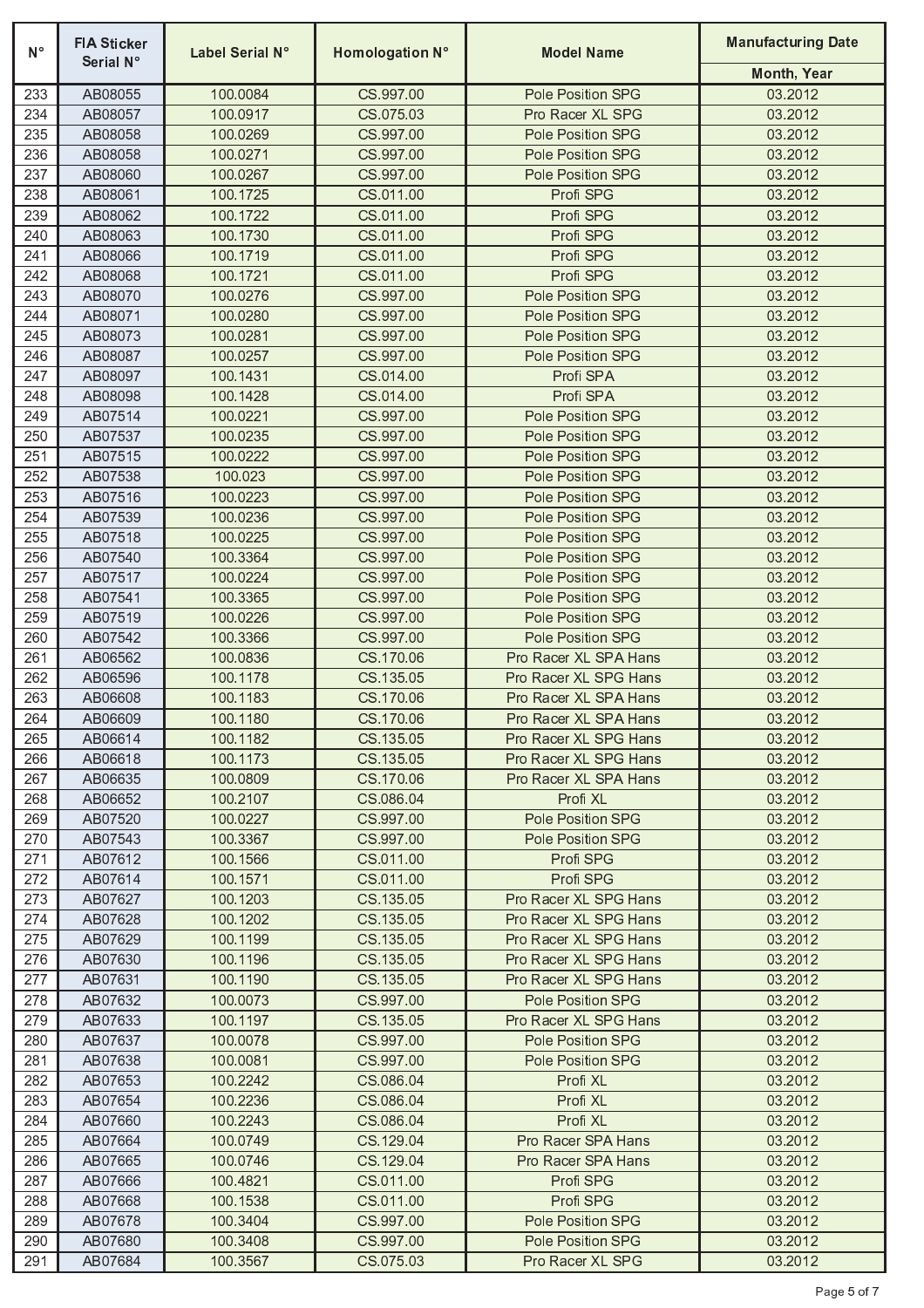| $N^{\circ}$ | <b>FIA Sticker</b><br>Serial N° | Label Serial N°      | Homologation N°        | <b>Model Name</b>                      | <b>Manufacturing Date</b> |
|-------------|---------------------------------|----------------------|------------------------|----------------------------------------|---------------------------|
|             |                                 |                      |                        |                                        | Month, Year               |
| 292         | AB07685                         | 100.3566             | CS.075.03              | Pro Racer XL SPG                       | 03.2012                   |
| 293         | AB07686                         | 100.3570             | CS.075.03              | Pro Racer XL SPG                       | 03.2012                   |
| 294         | AB07688                         | 100.0908             | CS.075.03              | Pro Racer XL SPG                       | 03.2012                   |
| 295         | AB07691                         | 100.0904             | CS.075.03              | Pro Racer XL SPG                       | 03.2012                   |
| 296         | AB07693                         | 100.0074             | CS.997.00              | Pole Position SPG                      | 03.2012                   |
| 297         | AB08008                         | 100.1564             | CS.011.00              | Profi SPG                              | 03.2012                   |
| 298         | AB08009                         | 100.1716             | CS.011.00              | Profi SPG                              | 03.2012                   |
| 299         | AB08028<br>AB08029              | 100.3380             | CS.997.00<br>CS.997.00 | Pole Position SPG                      | 03.2012                   |
| 300<br>301  | AB08032                         | 100.3379<br>100.3376 | CS.997.00              | Pole Position SPG<br>Pole Position SPG | 03.2012<br>03.2012        |
| 302         | AB08067                         | 100.1718             | CS.011.00              | Profi SPG                              | 03.2012                   |
| 303         | AB08069                         | 100.1724             | CS.011.00              | Profi SPG                              | 03.2012                   |
| 304         | AB08096                         | 100.1434             | CS.014.00              | Profi SPA                              | 03.2012                   |
| 305         | AB07531                         | 100.0231             | CS.997.00              | Pole Position SPG                      | 03.2012                   |
| 306         | AB07544                         | 100.3368             | CS.997.00              | Pole Position SPG                      | 03.2012                   |
| 307         | AB07532                         | 100.0232             | CS.997.00              | Pole Position SPG                      | 03.2012                   |
| 308         | AB07545                         | 100.3369             | CS.997.00              | Pole Position SPG                      | 03.2012                   |
| 309         | AB07533                         | 100.0233             | CS.997.00              | Pole Position SPG                      | 03.2012                   |
| 310         | AB07546                         | 100.337              | CS.997.00              | Pole Position SPG                      | 03.2012                   |
| 311         | AB07547                         | 100.3371             | CS.997.00              | Pole Position SPG                      | 03.2012                   |
| 312         | AB07548                         | 100.3372             | CS.997.00              | Pole Position SPG                      | 03.2012                   |
| 313         | AB07549                         | 100.5032             | CS.997.00              | Pole Position SPG                      | 03.2012                   |
| 314         | AB06613                         | 100.0718             | CS.129.04              | Pro Racer SPA Hans                     | 03.2012                   |
| 315         | AB07550                         | 100.5033             | CS.997.00              | Pole Position SPG                      | 03.2012                   |
| 316         | AB07611                         | 100.1570             | CS.011.00              | Profi SPG                              | 03.2012                   |
| 317         | AB07613                         | 100.1568             | CS.011.00              | Profi SPG                              | 03.2012                   |
| 318         | AB07615                         | 100.1569             | CS.011.00              | Profi SPG                              | 03.2012                   |
| 319         | AB07619                         | 100.1560             | CS.011.00              | Profi SPG                              | 03.2012                   |
| 320         | AB07621                         | 100.1555             | CS.011.00              | Profi SPG                              | 03.2012                   |
| 321         | AB07634                         | 100.1204             | CS.135.05              | Pro Racer XL SPG Hans                  | 03.2012                   |
| 322         | AB07657                         | 100.2239             | CS.086.04              | Profi XL                               | 03.2012                   |
| 323         | AB07670                         | 100.2116             | CS.086.04              | Profi XL                               | 03.2012                   |
| 324         | AB07671                         | 100.2300             | CS.086.04              | Profi XL                               | 03.2012                   |
| 325         | AB07672                         | 100.2301             | CS.086.04              | Profi XL                               | 03.2012                   |
| 326         | AB07674                         | 100.2115             | CS.086.04              | Profi XL                               | 03.2012                   |
| 327         | AB07675                         | 100.0422             | CS 997.00              | <b>Pole Position SPG</b>               | 03.2012                   |
| 328         | AB07682                         | 100.3564             | CS.075.03              | Pro Racer XL SPG                       | 03.2012                   |
| 329         | AB07683                         | 100.3563             | CS.075.03              | Pro Racer XL SPG                       | 03.2012                   |
| 330         | AB07689                         | 100.0905             | CS.075.03              | Pro Racer XL SPG                       | 03.2012                   |
| 331         | AB07690                         | 100.0907             | CS.075.03              | Pro Racer XL SPG                       | 03.2012                   |
| 332         | AB07701                         | 100.0812             | CS.170.06              | Pro Racer XL SPA Hans                  | 03.2012                   |
| 333         | AB07706                         | 100.3561             | CS.075.03              | Pro Racer XL SPG                       | 03.2012                   |
| 334<br>335  | AB07710<br>AB07714              | 100.2313<br>100.1432 | CS.086.04<br>CS.014.00 | Profi XL<br>Profi SPA                  | 03.2012<br>03.2012        |
| 336         | AB07716                         | 100.1435             | CS.014.00              | Profi SPA                              | 03.2012                   |
| 337         | AB07717                         | 100.1429             | CS.014.00              | Profi SPA                              | 03.2012                   |
| 338         | AB07720                         | 100.3620             | CS.135.05              | Pro Racer XL SPG Hans                  | 03.2012                   |
| 339         | AB07721                         | 100.3616             | CS.170.06              | Pro Racer XL SPA Hans                  | 03.2012                   |
| 340         | AB07722                         | 100.3617             | CS.170.06              | Pro Racer XL SPA Hans                  | 03.2012                   |
| 341         | AB07723                         | 100.3553             | CS.075.03              | Pro Racer XL SPG                       | 03.2012                   |
| 342         | AB07729                         | 100.3557             | CS.075.03              | Pro Racer XL SPG                       | 03.2012                   |
| 343         | AB07730                         | 100.3559             | CS.075.03              | Pro Racer XL SPG                       | 03.2012                   |
| 344         | AB07735                         | 100.0481             | CS.997.00              | Pole Position SPG                      | 03.2012                   |
| 345         | AB07736                         | 100.0488             | CS.997.00              | <b>Pole Position SPG</b>               | 03.2012                   |
| 346         | AB07737                         | 100.0420             | CS.997.00              | <b>Pole Position SPG</b>               | 03.2012                   |
| 347         | AB07748                         | 100.2087             | CS.011.00              | Profi SPG                              | 03.2012                   |
| 348         | AB07757                         | 100.1216             | CS.135.05              | Pro Racer XL SPG Hans                  | 03.2012                   |
| 349         | AB07784                         | 100.0476             | CS 997.00              | Pole Position SPG                      | 03.2012                   |
| 350         | AB08010                         | 100.1565             | CS.011.00              | Profi SPG                              | 03.2012                   |